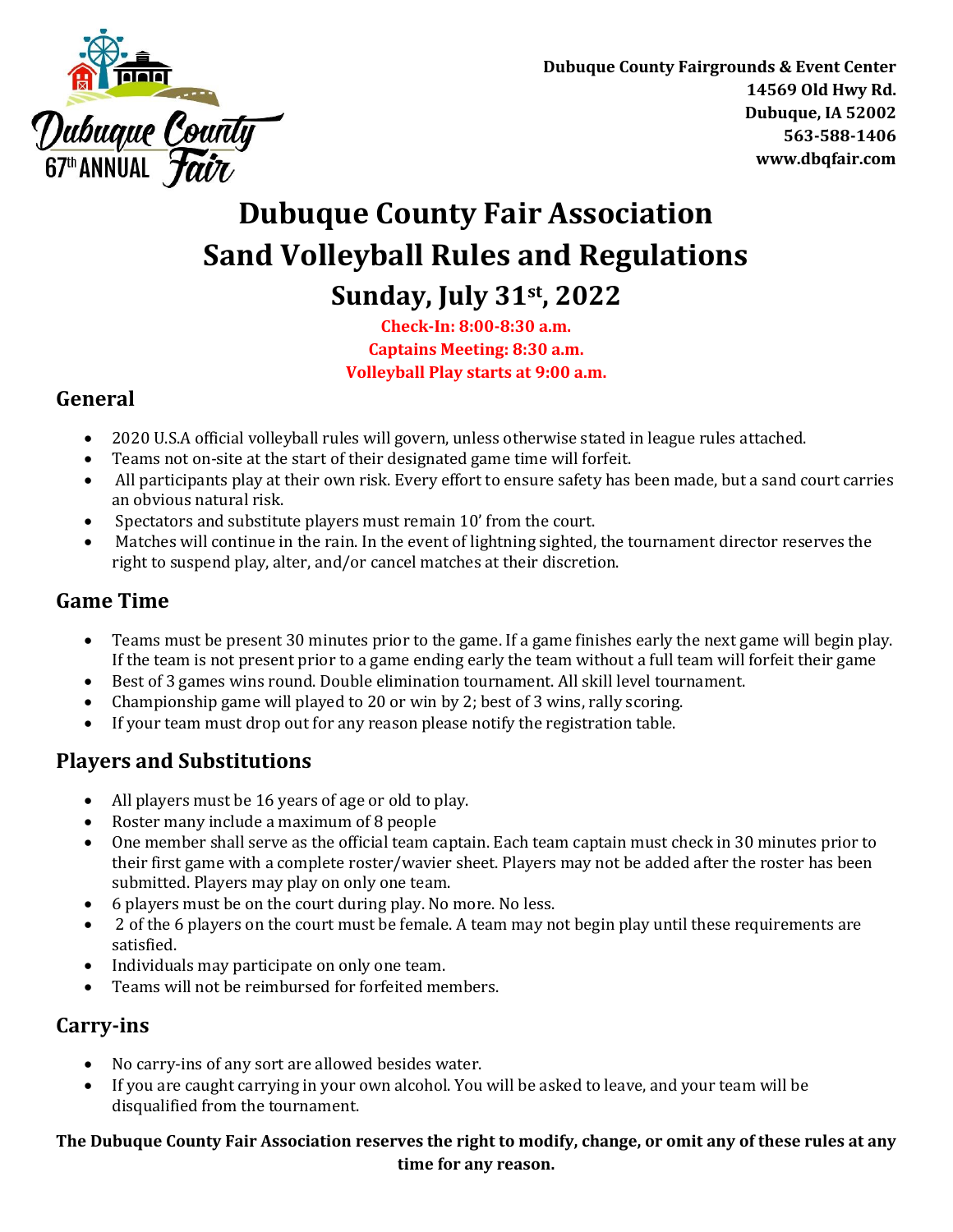# **Adult Volleyball Rules**

## **ELIGIBILITY**

Players must be at least 16 years old to participate.

## **GENERAL RULES**

1. The Dubuque County Fair Grounds is not responsible for any injuries or accidents incurred by players.

2. The Dubuque County Fair Grounds reserves the authority to forfeit any match in which an infraction of league rules has been committed, and reserves the right to remove any player from competition for any length of time for directing abusive language at supervisors or individuals of the opposing team and for unsportsmanlike conduct. 3. Current U.S.A. volleyball rules apply, unless otherwise stated.

## **PLAYERS & ROSTER REQUIREMENTS**

- 1. All players must be at least 16 years old.
- 2. All players must be listed on the teams' roster.
- 4. Teams must carry a minimum of six (6) players.

5. Teams must have a minimum of 4 players to start a game. For mixed leagues, teams must have at least two men and two women to start a game. There cannot be more men than women on the court at any time throughout a game. However, teams may have more women than men on the court.

6. If a team does not have 4 legal players ready to start at the scheduled game time, that team will lose its first match. That team will be allowed an additional fifteen minutes from the scheduled start time to field a legal team. If four legal players are not ready after those fifteen minutes, the team will forfeit.

7. If at any point during the match a team has only 3 players, that team will forfeit the current game and any remaining games for that night. Unless the other team agrees to play with amount of players.

## **SPECIAL MIXED LEAGUE RULES**

1. In mixed leagues, teams may have 4, 5, 6, 7, or 8 players on the court during a game as long as the male to female ratio is not greater than 50%. Example: 3 males; 3 females, 4 males; 4 females, 3 males; 4 females. The only exception would be: a. Injury to a female player causing her to leave the game with no legal female substitute available, or

b. If, after starting the game, for any reason the team should fall below 6 players. If a female substitute arrives, she must be placed on the court immediately.

2. There must be at least one male player.

3. Men and women must take alternate positions in the serving order.

4. When the ball is played more than once by a team, a female player must make one of these contacts. A block is not considered a hit.

5. Teams may always use more women than men.

6. Teams may use three men and two women only if a female player gets hurt or cannot physically continue to play.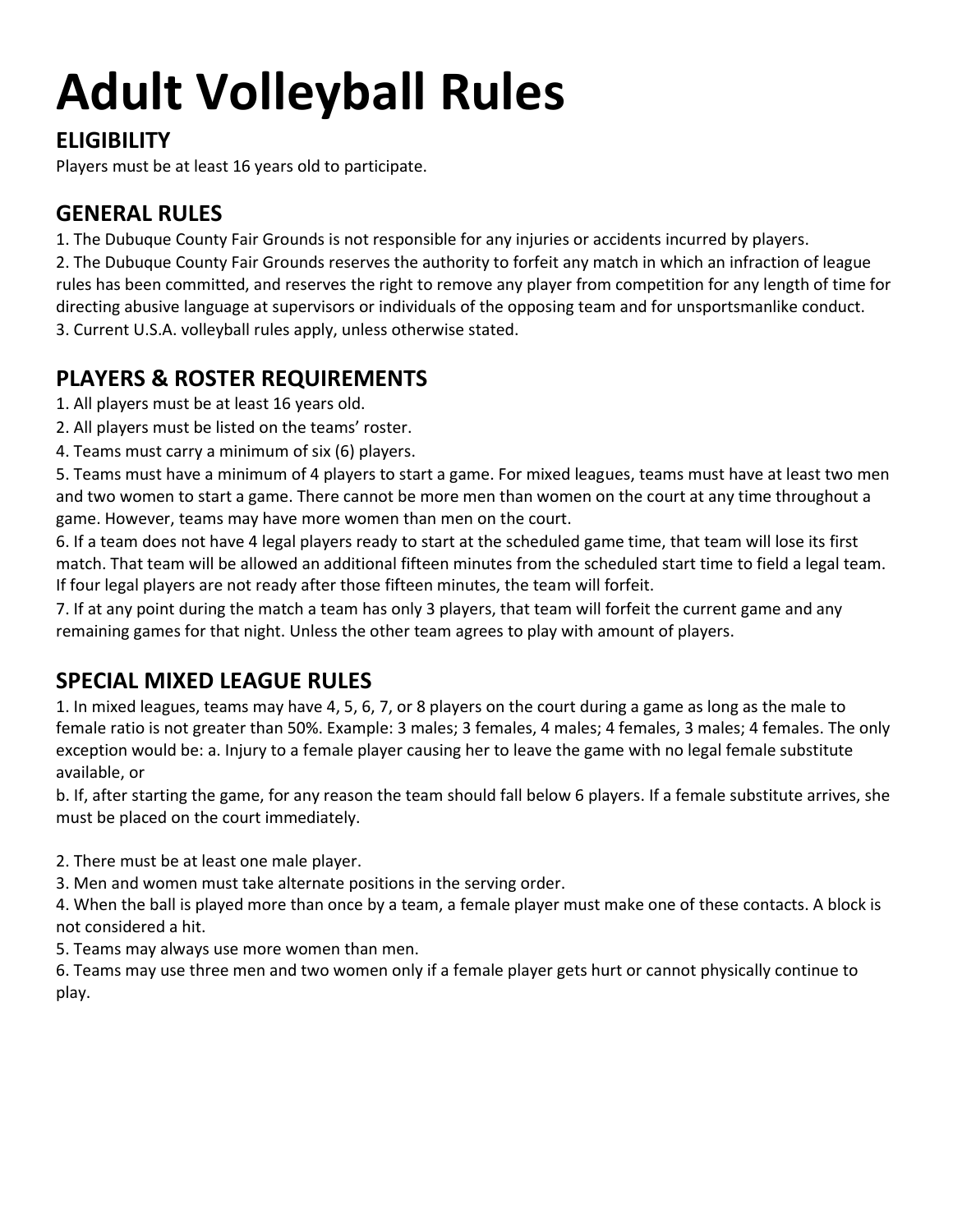two team captains only. The legality of a play may be investigated by the Leisure Services Department upon written request of a team manager.

## **SCORING/TIME LIMIT**

1. Rally scoring will be used for all leagues.

2. All games will be played to 25 points, win by two.

3. A one-hour time limit will be allowed for the three (3) 25-point rally scoring games.

4. At the end of one (1) hour, the team with at least a two point advantage is declared the winner. If there is no two point advantage, play continues until there is one, or to 30 points, whichever comes first.

5. Any matches not started due to the time limit will be declared a tie in the standings.

## **PLAYING THE BALL**

1. Contacting the ball during play must be brief and instantaneous. The ball may be hit with any part of the body.

2. When the ball comes to rest momentarily in the hands or arms of a player, it is considered as being held. The ball must be cleanly hit. Scooping, lifting, pushing or carrying the ball shall be considered as holding.

3. A ball that strikes the ceiling or overhead obstruction is considered live and playable, providing this occurs on the side of the net occupied by the team which played it last, and provided the ball is legally played next by the same team. Balls striking basketball backboards and nets in down position as well as equipment considered an extension of, or from the gym wall, are dead and out of bounds.

4. The ball may be contacted only three (3) times before it is sent over the net. For exception, see blocking.

5. A hit is interpreted to mean one contact by one person.

6. If two players strike the ball simultaneously, it is only one hit and either player may hit the ball again.

7. Successive contacts are legal on the first team hit so long as it is one attempt to play the ball. However, a ball rolling up the arm on a first contact is still considered a held ball.

8. It is legal to use finger play to hit a ball on serve reception, but the ball must be cleanly hit, not slapped or held. 9. Second or third row players may not contact the ball in front of the ten foot attack line to spike a ball that is clearly above the height of the net.

10. In all mixed leagues, when the ball is played more than once by a team, a female player must make one of these contacts. A block is not considered a hit.

11. A ball touching a boundary line is good and counted in.

## **NET PLAY**

1. If a ball in play touches the net, it is considered good and play continues. If a serve touches the net, the ball remains live and play continues.

2. The ball may be played when any part of it has crossed the top of the net. It is not essential for the entire ball to be on a player's side of the net before being played.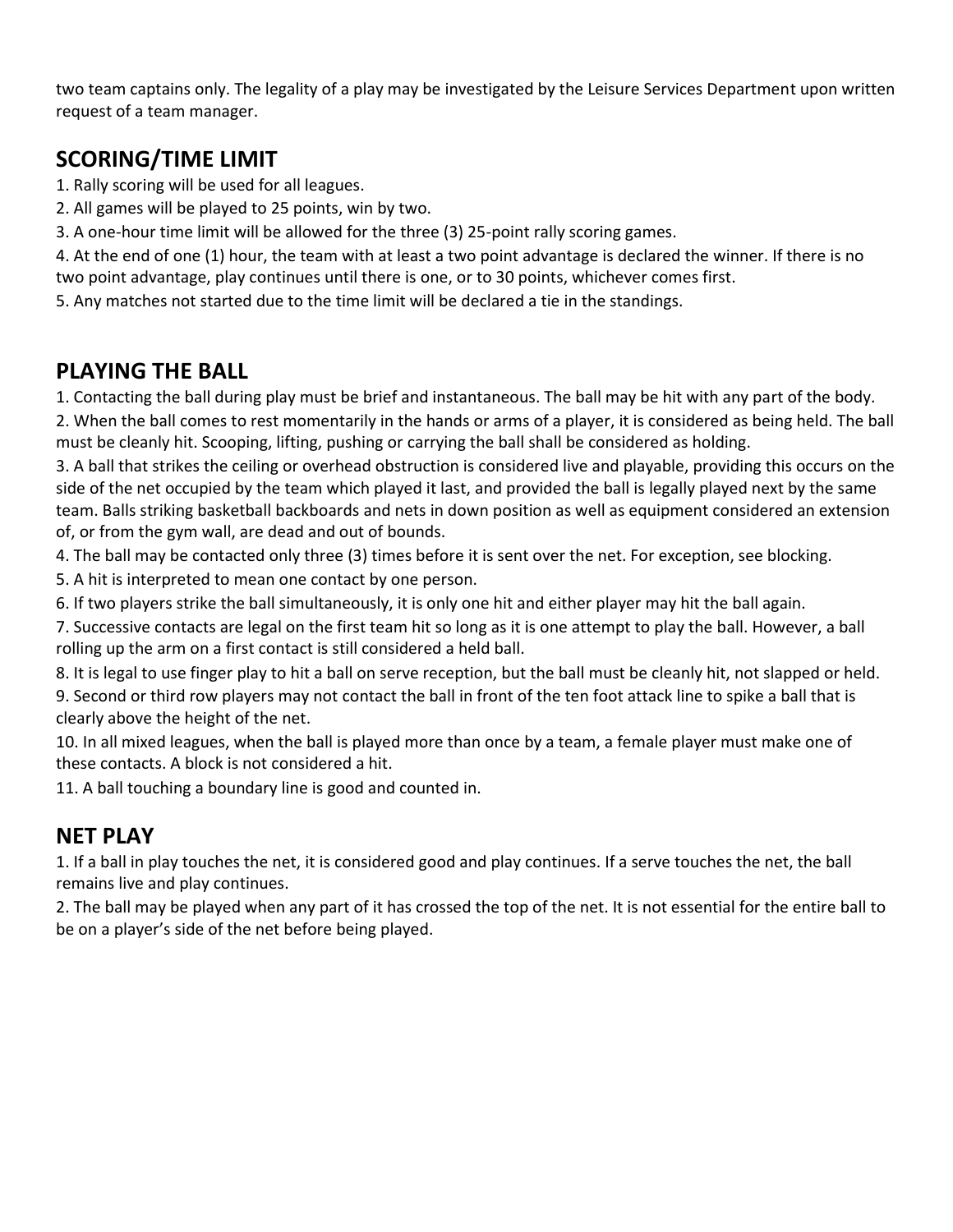3. A player is not allowed to spike the ball on the opposite side of the net. Players may follow through over the net providing the first contact with the ball is on the player's own side of the net.

4. A player contacting the net at the top of the net during play has committed a violation (**U.S.A. RULE**).

## **BLOCKING**

1. Blocking is the action at the end of attempting to intercept the ball coming from the opponent's side. Any player is considered as having the intention to block if any part of the body is placed above the height of the net in a position at the net.

2. Any or all players on the front line may perform blocking. Any attempt to block is considered as an actual block only if one or more blockers contact the ball. The team which has affected an actual block shall have the right to three (3) more contacts in order to return the ball to the opponent's court.

3. Any player participating in a block in which the ball is contacted shall have the right to make the next contact, with such contact counting as the first of three contacts allowed to the team.

4. If the ball contacts one or more players during the block, this will be counted as only one block for the team even if these contacts are not made simultaneously by the teammates participating in the block.

5. Any blocker(s) may reach over the net. However, the blocker(s) shall not contact the ball over the opponent's area until after the completion of the opponent's action, which sends the ball toward the blocker's side.

6. Blocking and spiking the serve is prohibited.

7. Back row players may not block at the net.

## **CROSSING THE CENTER LINE**

1. Contact with any part of a player's body with the opponent's side of the court during play results in a fault.

2. Touching the opponent's area with a foot or feet, hand or hands, which remains on or above the center line is not a fault.

## **SUBSTITUTIONS**

1. A female player may substitute for any female or male player.

2. A male player may substitute for any other male player and for a female only if it does not violate the 50% rule.

• 3. Continuous Substitution a. When it is a team's turn to serve, a person will always substitute into the position following the serving position.

• b. The order of rotation must be continuous throughout a game unless there is an injury.

• c. In mixed volleyball leagues, substitutions shall be done on a male for male, female for female basis. In women's leagues, your team must substitute each time they serve if you use this method of substitution.

•

• 4. USA Substitution a. A player starting a game may be replaced by a substitute and may subsequently reenter the game, in the original position in the service order in relation to other teammates.

• b. Only these two players may play in this position but are not limited to number of times they enter the game.

• c. Only if a team is reduced to less than six players and there are no other legal substitutes, may one of the above players participate in a different position in the service order of that game.